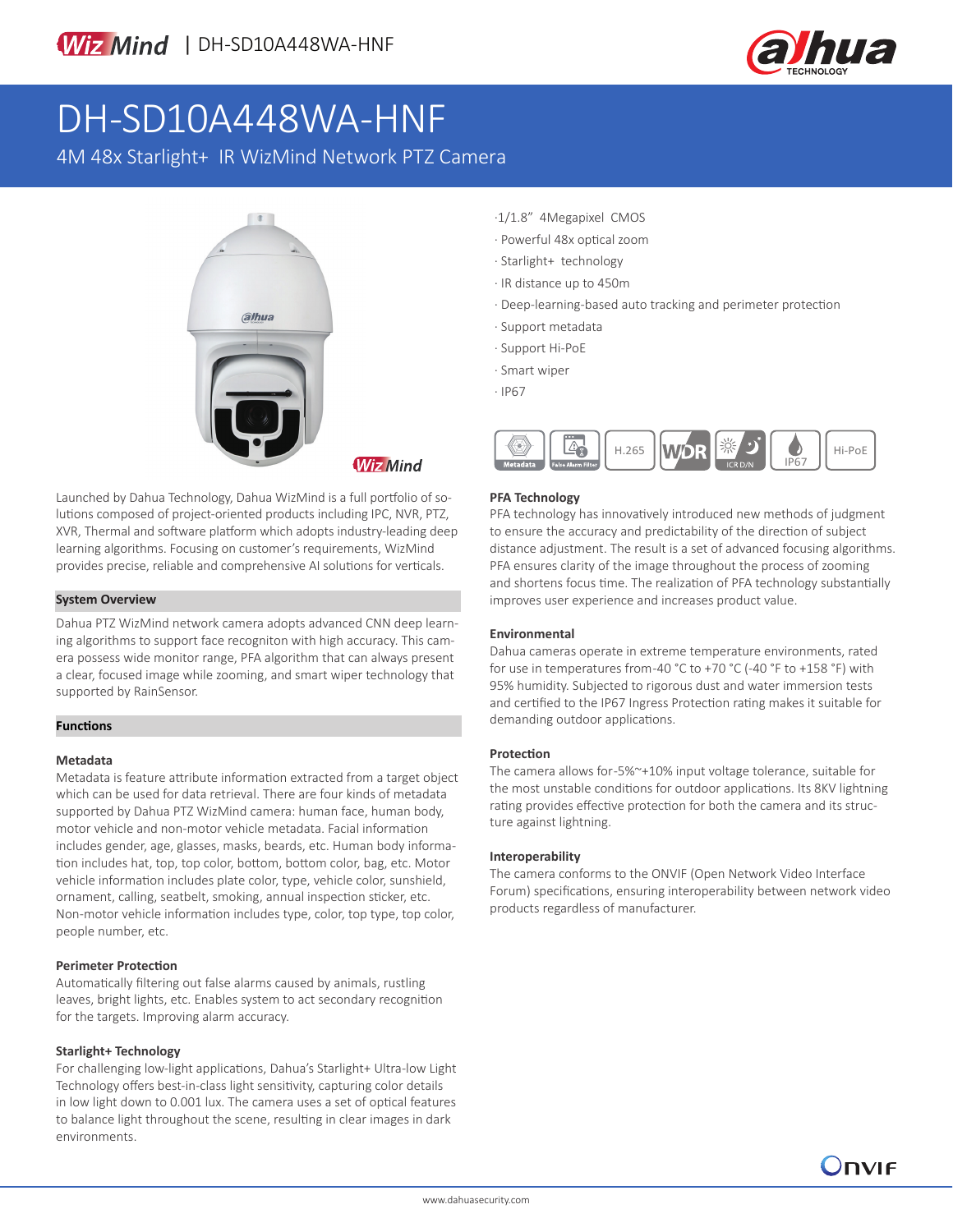## Wiz Mind | DH-SD10A448WA-HNF

### **Technical Specification**

#### Camera

| Image Sensor                 | 1/1.8" CMOS                                                       |          |                         |                                   |
|------------------------------|-------------------------------------------------------------------|----------|-------------------------|-----------------------------------|
| Pixel                        | 4MP                                                               |          |                         |                                   |
| Max. Resolution              | 2560 (H) × 1440 (V)                                               |          |                         |                                   |
| <b>ROM</b>                   | 8GB                                                               |          |                         |                                   |
| <b>RAM</b>                   | 2GB                                                               |          |                         |                                   |
| Electronic Shutter Speed     | $1/3$ s- $1/100000$ s                                             |          |                         |                                   |
| Scanning System              | Progressive Scanning                                              |          |                         |                                   |
| Min. Illumination            | Color: 0.001Lux@F1.4<br>B/W: 0.0001Lux@F1.4<br>OLux (IR light on) |          |                         |                                   |
| <b>Illumination Distance</b> | 450 m (1476.38 ft)                                                |          |                         |                                   |
| Illuminator On/Off Control   | Zoom Prio/Manual/SmartIR                                          |          |                         |                                   |
| Illuminator Number           | 10                                                                |          |                         |                                   |
| Wiper                        | Smart Wiper                                                       |          |                         |                                   |
| Lens                         |                                                                   |          |                         |                                   |
| Focal Length                 | 5.7mm-275mm                                                       |          |                         |                                   |
| Max. Aperture                | $F1.4 - F4.5$                                                     |          |                         |                                   |
| Field of View                | H: 62.4°-1.7°; V: 36.6°-1.0°; D: 69.8°-2.0°                       |          |                         |                                   |
| Optical Zoom                 | 48x                                                               |          |                         |                                   |
| Focus Control                | Auto/Semi-Auto/Manual                                             |          |                         |                                   |
| Close Focus Distance         | $0.01$ m-1.5m (0.03 ft-4.92 ft)                                   |          |                         |                                   |
| Iris Control                 | Auto/Manual                                                       |          |                         |                                   |
| DORI Distance                | Detect                                                            | Observe  | Recognize               | Identify                          |
|                              | 3531.03m<br>(11584.74 ft) (4633.89 ft)                            | 1412.41m | 706.21m<br>(2316.96 ft) | 353.10m<br>$(1158.46 \text{ ft})$ |

### PTZ

| Pan/Tilt Range       | Pan: 0°-360° (endless)<br>Tilt: -30°-+90° (auto-flip 180°) |
|----------------------|------------------------------------------------------------|
| Manual Control Speed | Pan: 0.1%-200%<br>Tilt: 0.1°/s-120°/s                      |
| Preset Speed         | Pan: 240%<br>Tilt: 200%                                    |
| Presets              | 300                                                        |
| Tour                 | 8 (up to 32 presets per tour)                              |
| Pattern              | 5                                                          |
| Scan                 | 5                                                          |
| Speed Adjustment     | Support                                                    |
| Power-off Memory     | Support                                                    |
| <b>Idle Motion</b>   | Preset/Tour/Pattern/Scanning                               |
| Protocol             | DH-SD<br>Pelco-P/D (auto recognition)                      |

### General Intelligence Event Trigger Motion detection, Video tampering, Scene changing, Network disconnection, IP address conflict, Illegal Access, Storage anomaly IVS Object Abandoned/Missing Artificial Intelligence Video Metadata Support human body, human face, motor vehicle and non-motor vehicle image capture and attributes extraction. Perimeter Protection Tripwire and intrusion. Support alarm triggering by target types (human and vehicle). Support filtering false alarms caused by animals, rustling leaves, bright lights, etc. Auto Tracking Support Video Compression H.265+/H.265/H.264+/H.264/MJPEG (sub stream) Streaming Capability 3 streams Resolution 4M (2560 × 1440); 3M (2048 × 1536); 1080P (1920 × 1080); 1.3M (1280 x 960); 720P (1280 × 720); D1 (704 × 576); CIF (352 × 288) Frame Rate Main stream: 4M/3M/1080P/1.3M/720P (1–50/60fps) Sub stream 1: D1/CIF (1–25/30fps) Sub stream 2: 1080P/1.3M/720P (1–25/30fps) Bit Rate Control Variable Bit Rate/Constant Bit Rate Bit Rate H.264: 32 kbps–8192 kbps H.265: 32 kbps–8192 kbps Day/Night Auto (ICR)/Color/B/W BLC Support WDR 120 dB HLC Support White Balance Auto/Indoor/Outdoor/Track/Manual/Sodium lamp/ Natural light/Street lamp Gain Control **Auto/Manual** Noise Reduction 2D/3D Motion Detection Support Region of Interest (RoI) Support Image Stabilization Electronic Defog Optical Digital Zoom 16x Flip 180° Privacy Masking Up to 24 areas, and up to 8 areas in the same view Audio Compression G.711a; G.711mu; G.726; AAC; G722.1; G.729; MPEG2- Layer2 Network Ethernet RJ-45 (10/100Base-T)